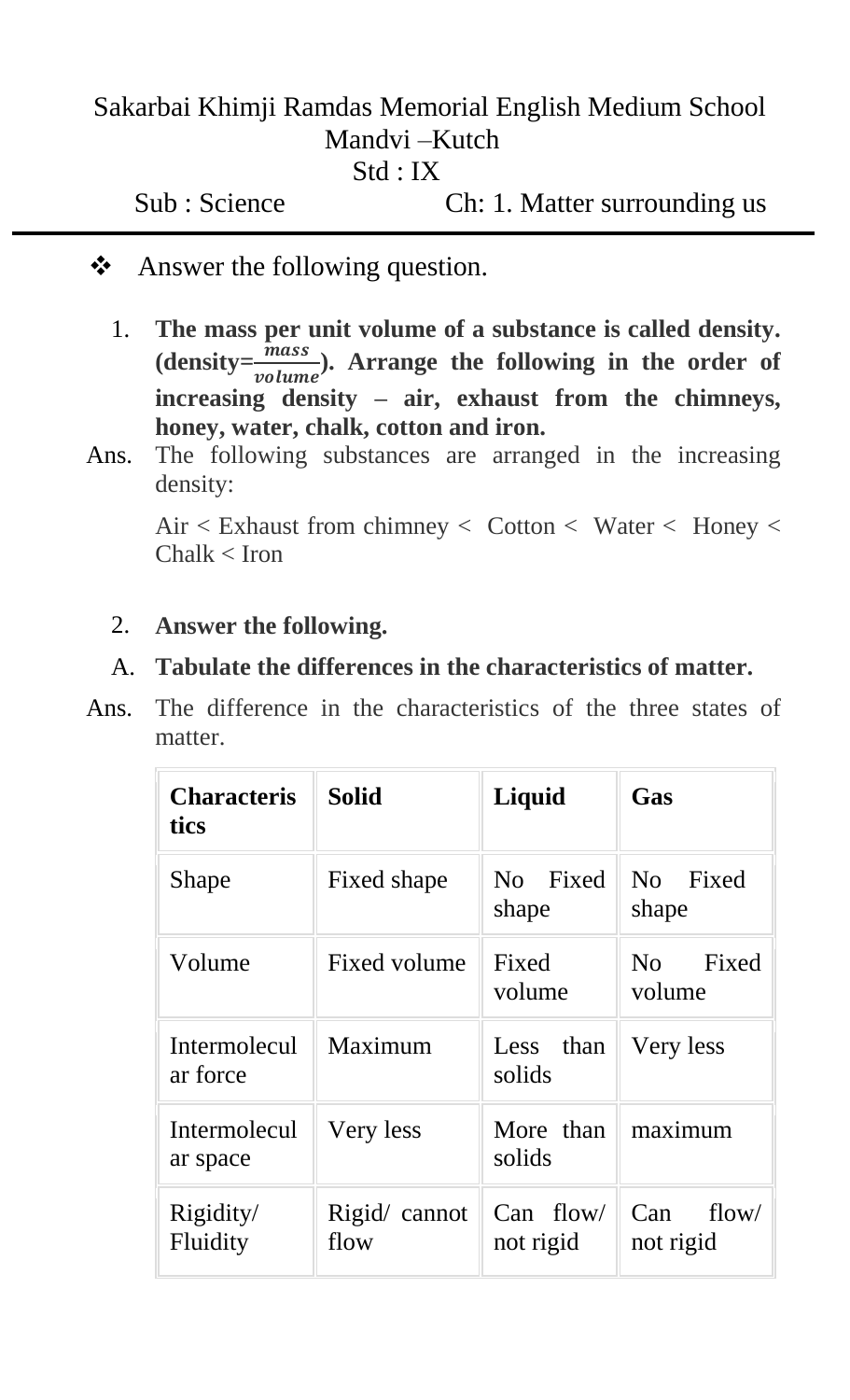| $Compressibi$    negligible<br>lity | compressi    Highly<br>ble | compressibl |
|-------------------------------------|----------------------------|-------------|
|                                     |                            |             |

- B. **Comment upon the following: rigidity, compressibility, fluidity, filling a gas container, shape, kinetic energy and density.**
- Ans. (i) **Rigidity:** It is the propensity of a substance to continue to remain in its shape when treated with an external force.

(ii) **Compressibility:** It is the attribute of the particles to contract its intermolecular space when exposed to an external force thereby escalating its density.

(iii) **Fluidity:** It is the ability of a substance to flow or move about freely.

(iv) **Filling the gas container:** The particles in a container take its shape as they randomly vibrate in all possible directions.

(v) **Shape:** It is the definite structure of an object within an external boundary

(vi) **Kinetic energy:** Motion allows particles to possess energy which is referred to as kinetic energy. The increasing order of kinetic energy possessed by various states of matter are:

Solids < Liquids < Gases

(vii) **Density:** It is the mass of a unit volume of a substance. It is expressed as:

$$
density = \frac{mass}{volume}.
$$

# 3. **Give reasons**

# A. **A gas fills completely the vessel in which it is kept.**

Ans. Kinetic energy possessed by gas particles is very high which allows them to randomly move across all directions when contained, hence the particles fill the gas vessel entirely.